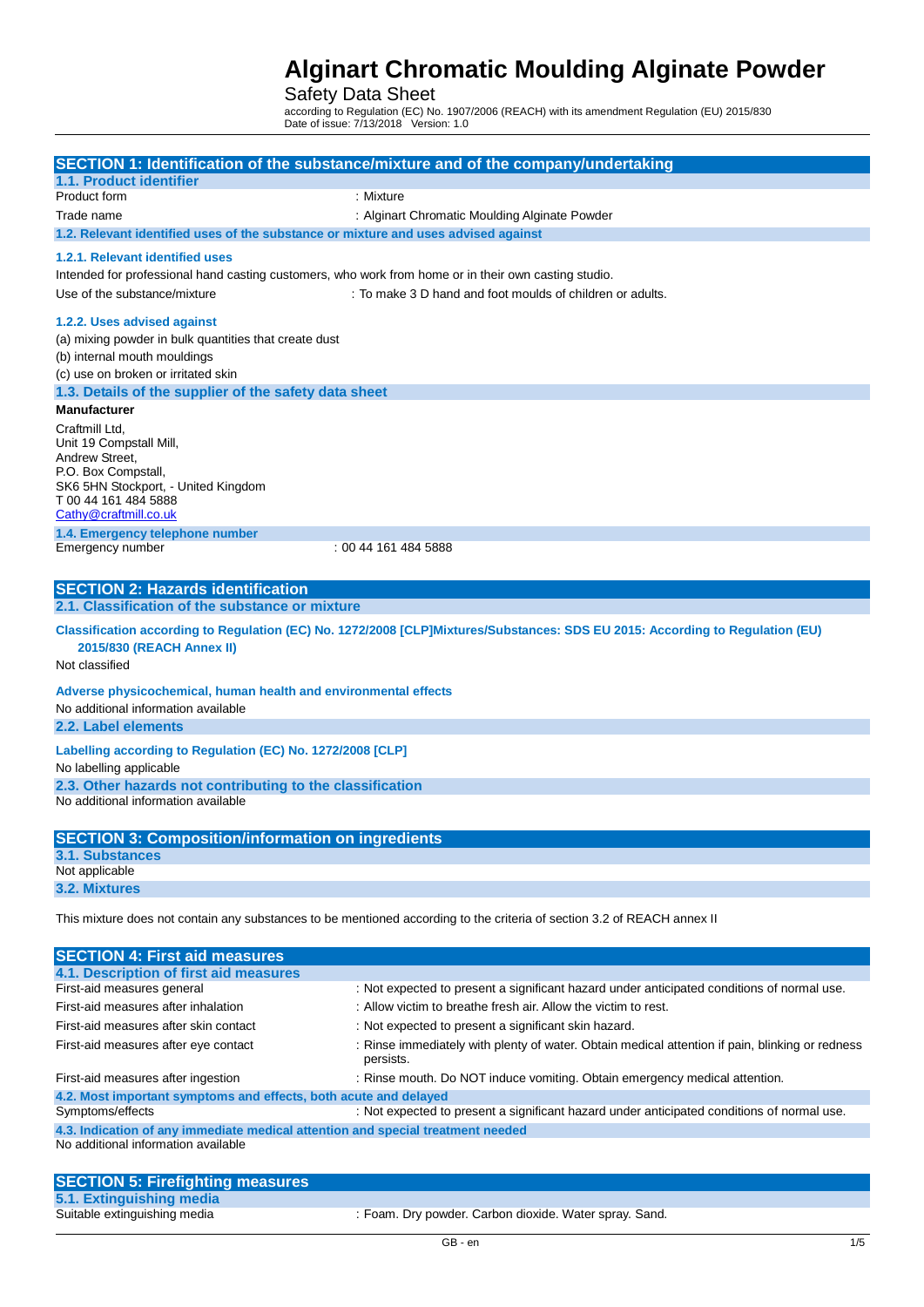## Safety Data Sheet

according to Regulation (EC) No. 1907/2006 (REACH) with its amendment Regulation (EU) 2015/830

| Unsuitable extinguishing media                                           | : Do not use a heavy water stream.                                                                                                                                       |  |
|--------------------------------------------------------------------------|--------------------------------------------------------------------------------------------------------------------------------------------------------------------------|--|
| 5.2. Special hazards arising from the substance or mixture               |                                                                                                                                                                          |  |
| No additional information available                                      |                                                                                                                                                                          |  |
| 5.3. Advice for firefighters                                             |                                                                                                                                                                          |  |
| Firefighting instructions                                                | : Use water spray or fog for cooling exposed containers. Exercise caution when fighting any<br>chemical fire. Prevent fire fighting water from entering the environment. |  |
| Protective equipment for firefighters                                    | : Do not enter fire area without proper protective equipment, including respiratory protection.                                                                          |  |
|                                                                          |                                                                                                                                                                          |  |
| <b>SECTION 6: Accidental release measures</b>                            |                                                                                                                                                                          |  |
| 6.1. Personal precautions, protective equipment and emergency procedures |                                                                                                                                                                          |  |
| 6.1.1. For non-emergency personnel                                       |                                                                                                                                                                          |  |
|                                                                          |                                                                                                                                                                          |  |
| Emergency procedures                                                     | : Evacuate unnecessary personnel.                                                                                                                                        |  |
| 6.1.2. For emergency responders                                          |                                                                                                                                                                          |  |
| Protective equipment                                                     | : Equip cleanup crew with proper protection.                                                                                                                             |  |
|                                                                          |                                                                                                                                                                          |  |

### Emergency procedures in the set of the set of the Senate area.

| 6.2. Environmental precautions                                                                          |                                                                                                                       |
|---------------------------------------------------------------------------------------------------------|-----------------------------------------------------------------------------------------------------------------------|
| Prevent entry to sewers and public waters. Notify authorities if liquid enters sewers or public waters. |                                                                                                                       |
| 6.3. Methods and material for containment and cleaning up                                               |                                                                                                                       |
| Methods for cleaning up                                                                                 | : On land, sweep or shovel into suitable containers. Minimize generation of dust. Store away<br>from other materials. |

#### **6.4. Reference to other sections**

See Heading 8. Exposure controls and personal protection.

| <b>SECTION 7: Handling and storage</b>                            |                                                                                                                                                                                                           |
|-------------------------------------------------------------------|-----------------------------------------------------------------------------------------------------------------------------------------------------------------------------------------------------------|
| 7.1. Precautions for safe handling                                |                                                                                                                                                                                                           |
| Precautions for safe handling                                     | : Wash hands and other exposed areas with mild soap and water after use of product and<br>before eating, drinking or smoking. Provide good ventilation in process area to prevent<br>formation of vapour. |
| 7.2. Conditions for safe storage, including any incompatibilities |                                                                                                                                                                                                           |
| Storage conditions                                                | : Keep only in the original container in a cool, well ventilated place away from : Heat<br>sources. Keep container closed when not in use.                                                                |
| Incompatible products                                             | : Strong bases. Strong acids.                                                                                                                                                                             |
| Incompatible materials                                            | : Sources of ignition. Direct sunlight.                                                                                                                                                                   |
| 7.3. Specific end use(s)                                          |                                                                                                                                                                                                           |

Refer to section 1.

| <b>SECTION 8: Exposure controls/personal protection</b><br>8.1. Control parameters |                               |                                                    |
|------------------------------------------------------------------------------------|-------------------------------|----------------------------------------------------|
| Diatomaceous earth (61790-53-2)                                                    |                               |                                                    |
| United Kingdom                                                                     | WEL TWA (mg/m <sup>3</sup> )  | $1.2 \text{ mg/m}^3$ (respirable dust)             |
| United Kingdom                                                                     | WEL STEL (mg/m <sup>3</sup> ) | 3.6 mg/m <sup>3</sup> (calculated-respirable dust) |
| 8.2. Exposure controls                                                             |                               |                                                    |

### **Personal protective equipment:**

Avoid all unnecessary exposure.

| Hand protection:                                                                                                               |  |
|--------------------------------------------------------------------------------------------------------------------------------|--|
| Not required for normal conditions of use                                                                                      |  |
| Eye protection:                                                                                                                |  |
| Avoid contact with eyes. If accidentally enter the eye, flush with water until clear.                                          |  |
| <b>Respiratory protection:</b>                                                                                                 |  |
| Mix and pour carefully to avoid generating dust. Avoid breathing dust. Wear a suitable dust mask for prolonged or regular use. |  |

#### **Other information:**

Do not eat, drink or smoke during use.

| <b>SECTION 9: Physical and chemical properties</b>         |              |
|------------------------------------------------------------|--------------|
| 9.1. Information on basic physical and chemical properties |              |
| Physical state                                             | : Solid      |
| Appearance                                                 | : Powder.    |
| Colour                                                     | : Off-white. |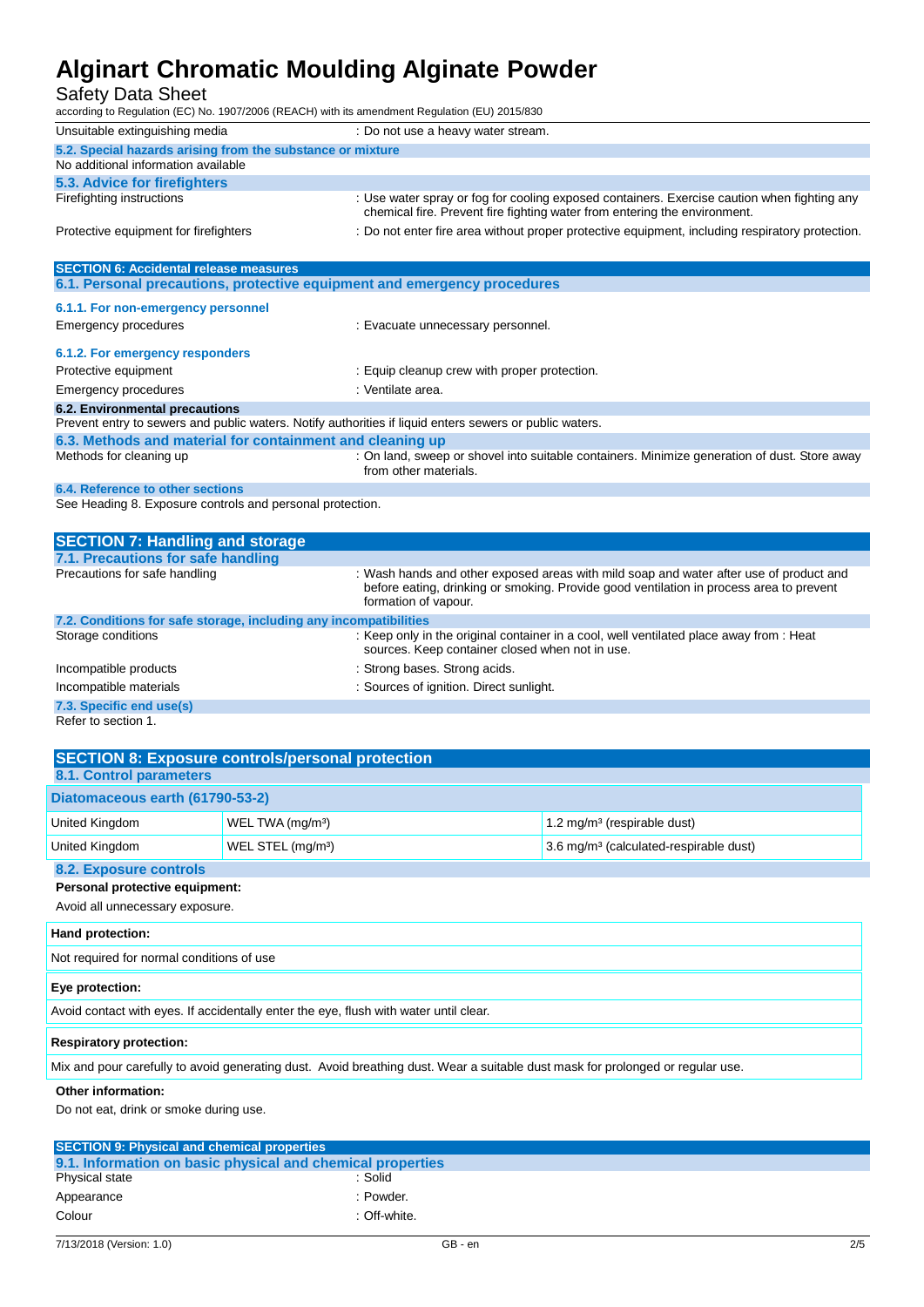Safety Data Sheet

according to Regulation (EC) No. 1907/2006 (REACH) with its amendment Regulation (EU) 2015/830

| Odour                                      | : Fruity.                                                       |
|--------------------------------------------|-----------------------------------------------------------------|
| Odour threshold                            | : No data available                                             |
| рH                                         | : 8.2                                                           |
| pH solution                                | : During the mixing time PH is 9.05. The setting time is PH7.01 |
| Relative evaporation rate (butylacetate=1) | : No data available                                             |
| Melting point                              | : No data available                                             |
| Freezing point                             | : No data available                                             |
| Boiling point                              | : No data available                                             |
| Flash point                                | : No data available                                             |
| Auto-ignition temperature                  | : No data available                                             |
| Decomposition temperature                  | : No data available                                             |
| Flammability (solid, gas)                  | : Non flammable.                                                |
| Vapour pressure                            | : No data available                                             |
| Relative vapour density at 20 °C           | : No data available                                             |
| Relative density                           | : No data available                                             |
| Solubility                                 | : Water: 22 %                                                   |
| Log Pow                                    | : No data available                                             |
| Viscosity, kinematic                       | : No data available                                             |
| Viscosity, dynamic                         | : No data available                                             |
| Explosive properties                       | : No data available                                             |
| Oxidising properties                       | : No data available                                             |
| <b>Explosive limits</b>                    | : No data available                                             |
| 9.2. Other information                     |                                                                 |

No additional information available

| <b>SECTION 10: Stability and reactivity</b>                      |
|------------------------------------------------------------------|
| <b>10.1. Reactivity</b>                                          |
| No dangerous reactions known under normal conditions of use.     |
| <b>10.2. Chemical stability</b>                                  |
| The product is stable at normal handling and storage conditions. |
| 10.3. Possibility of hazardous reactions                         |
| No dangerous reactions known under normal conditions of use.     |
| 10.4. Conditions to avoid                                        |
| Direct sunlight. Extremely high or low temperatures.             |
| 10.5. Incompatible materials                                     |
| Strong acids. Strong bases.                                      |
| 10.6. Hazardous decomposition products                           |
| fume. Carbon monoxide. Carbon dioxide.                           |

| <b>SECTION 11: Toxicological information</b> |                                                                    |     |
|----------------------------------------------|--------------------------------------------------------------------|-----|
| 11.1. Information on toxicological effects   |                                                                    |     |
| Acute toxicity (oral)                        | : Not classified                                                   |     |
| Acute toxicity (dermal)                      | : Not classified                                                   |     |
| Acute toxicity (inhalation)                  | : Not classified                                                   |     |
| Skin corrosion/irritation                    | : Not classified                                                   |     |
|                                              | pH: 8.2                                                            |     |
| Additional information                       | : Based on available data, the classification criteria are not met |     |
| Serious eye damage/irritation                | : Not classified                                                   |     |
|                                              | pH: 8.2                                                            |     |
| Additional information                       | : Based on available data, the classification criteria are not met |     |
| Respiratory or skin sensitisation            | : Not classified                                                   |     |
| Additional information                       | : Based on available data, the classification criteria are not met |     |
| Germ cell mutagenicity                       | : Not classified                                                   |     |
| Additional information                       | : Based on available data, the classification criteria are not met |     |
| Carcinogenicity                              | : Not classified                                                   |     |
| Additional information                       | : Based on available data, the classification criteria are not met |     |
| Reproductive toxicity                        | : Not classified                                                   |     |
| Additional information                       | : Based on available data, the classification criteria are not met |     |
| STOT-single exposure                         | : Not classified                                                   |     |
| 7/13/2018 (Version: 1.0)                     | GB - en                                                            | 3/5 |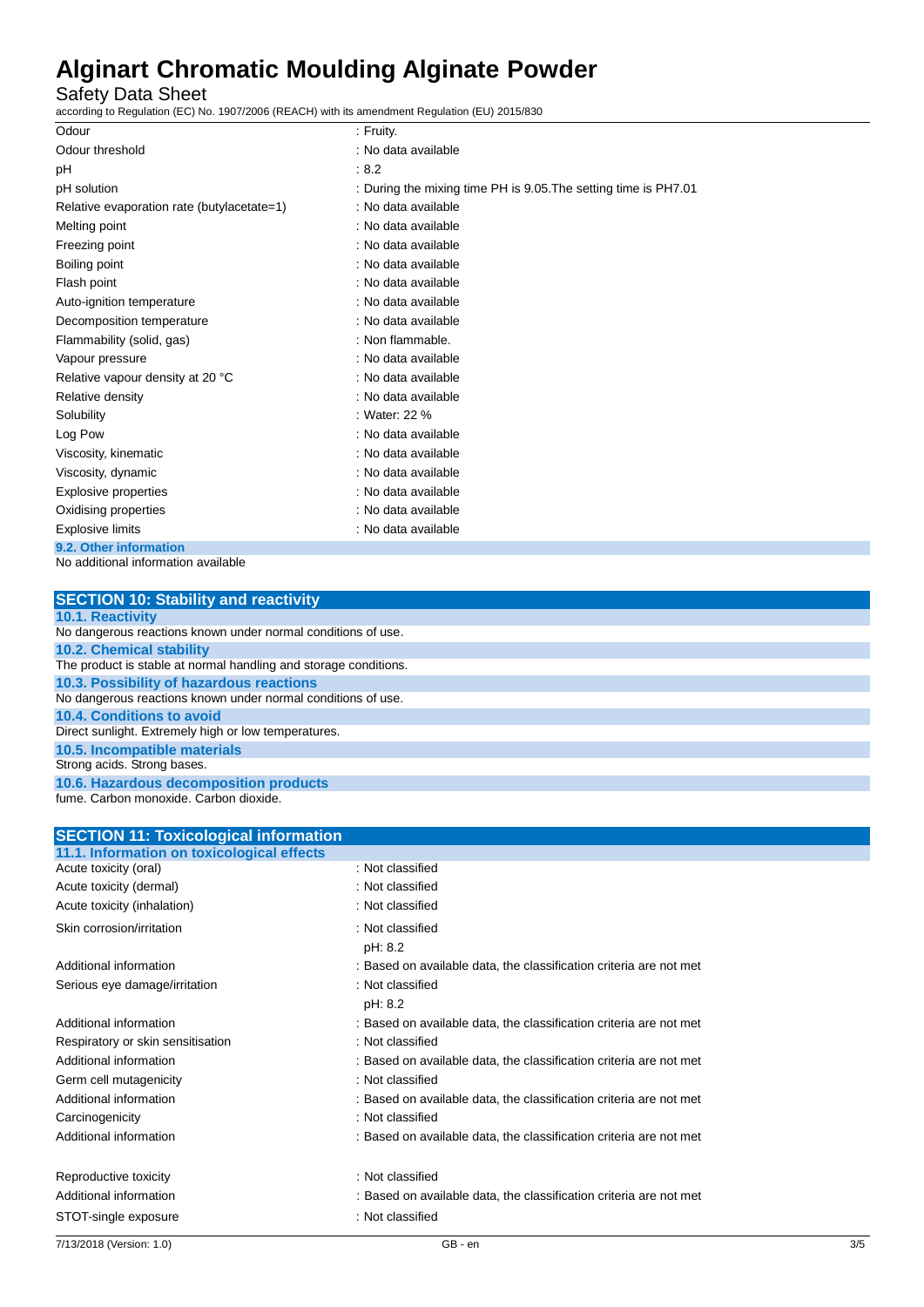### Safety Data Sheet

according to Regulation (EC) No. 1907/2006 (REACH) with its amendment Regulation (EU) 2015/830

| Additional information                                 | : Based on available data, the classification criteria are not met  |
|--------------------------------------------------------|---------------------------------------------------------------------|
| STOT-repeated exposure                                 | : Not classified                                                    |
| Additional information                                 | : Based on available data, the classification criteria are not met  |
| Aspiration hazard                                      | : Not classified                                                    |
| Additional information                                 | : Based on available data, the classification criteria are not met  |
| Potential Adverse human health effects and<br>symptoms | : Based on available data, the classification criteria are not met. |

| <b>SECTION 12: Ecological information</b>          |                                     |  |  |
|----------------------------------------------------|-------------------------------------|--|--|
| 12.1. Toxicity                                     |                                     |  |  |
| Acute aquatic toxicity                             | : Not classified                    |  |  |
| Chronic aquatic toxicity                           | : Not classified                    |  |  |
| 12.2. Persistence and degradability                |                                     |  |  |
| <b>Alginart Chromatic Moulding Alginate Powder</b> |                                     |  |  |
| Persistence and degradability                      | Not established.                    |  |  |
| 12.3. Bioaccumulative potential                    |                                     |  |  |
| <b>Alginart Chromatic Moulding Alginate Powder</b> |                                     |  |  |
| Bioaccumulative potential                          | Not established.                    |  |  |
| 12.4. Mobility in soil                             |                                     |  |  |
| No additional information available                |                                     |  |  |
| 12.5. Results of PBT and vPvB assessment           |                                     |  |  |
| No additional information available                |                                     |  |  |
| 12.6. Other adverse effects                        |                                     |  |  |
| Additional information                             | : Avoid release to the environment. |  |  |

| <b>SECTION 13: Disposal considerations</b> |                                                                           |
|--------------------------------------------|---------------------------------------------------------------------------|
| 13.1. Waste treatment methods              |                                                                           |
| Product/Packaging disposal recommendations | : Dispose in a safe manner in accordance with local/national regulations. |
| Ecology - waste materials                  | : Avoid release to the environment.                                       |

| <b>SECTION 14: Transport information</b><br>In accordance with ADR / RID / IMDG / IATA / ADN |               |               |               |               |
|----------------------------------------------------------------------------------------------|---------------|---------------|---------------|---------------|
| <b>ADR</b>                                                                                   | <b>IMDG</b>   | <b>IATA</b>   | <b>ADN</b>    | <b>RID</b>    |
| 14.1. UN number                                                                              |               |               |               |               |
| Not regulated                                                                                | Not regulated | Not regulated | Not regulated | Not regulated |
| 14.2. UN proper shipping name                                                                |               |               |               |               |
| Not regulated                                                                                | Not regulated | Not regulated | Not regulated | Not regulated |
| 14.3. Transport hazard class(es)                                                             |               |               |               |               |
| Not regulated                                                                                | Not regulated | Not regulated | Not regulated | Not regulated |
| 14.4. Packing group                                                                          |               |               |               |               |
| Not regulated                                                                                | Not regulated | Not regulated | Not regulated | Not regulated |
| <b>14.5. Environmental hazards</b>                                                           |               |               |               |               |
| Not regulated                                                                                | Not regulated | Not regulated | Not regulated | Not regulated |
| No supplementary information available                                                       |               |               |               |               |
| 14.6. Special precautions for user                                                           |               |               |               |               |
| <b>Overland transport</b>                                                                    |               |               |               |               |

Not regulated

**Transport by sea**

Not regulated

**Air transport**

Not regulated

**Inland waterway transport**

Not regulated

#### **Rail transport**